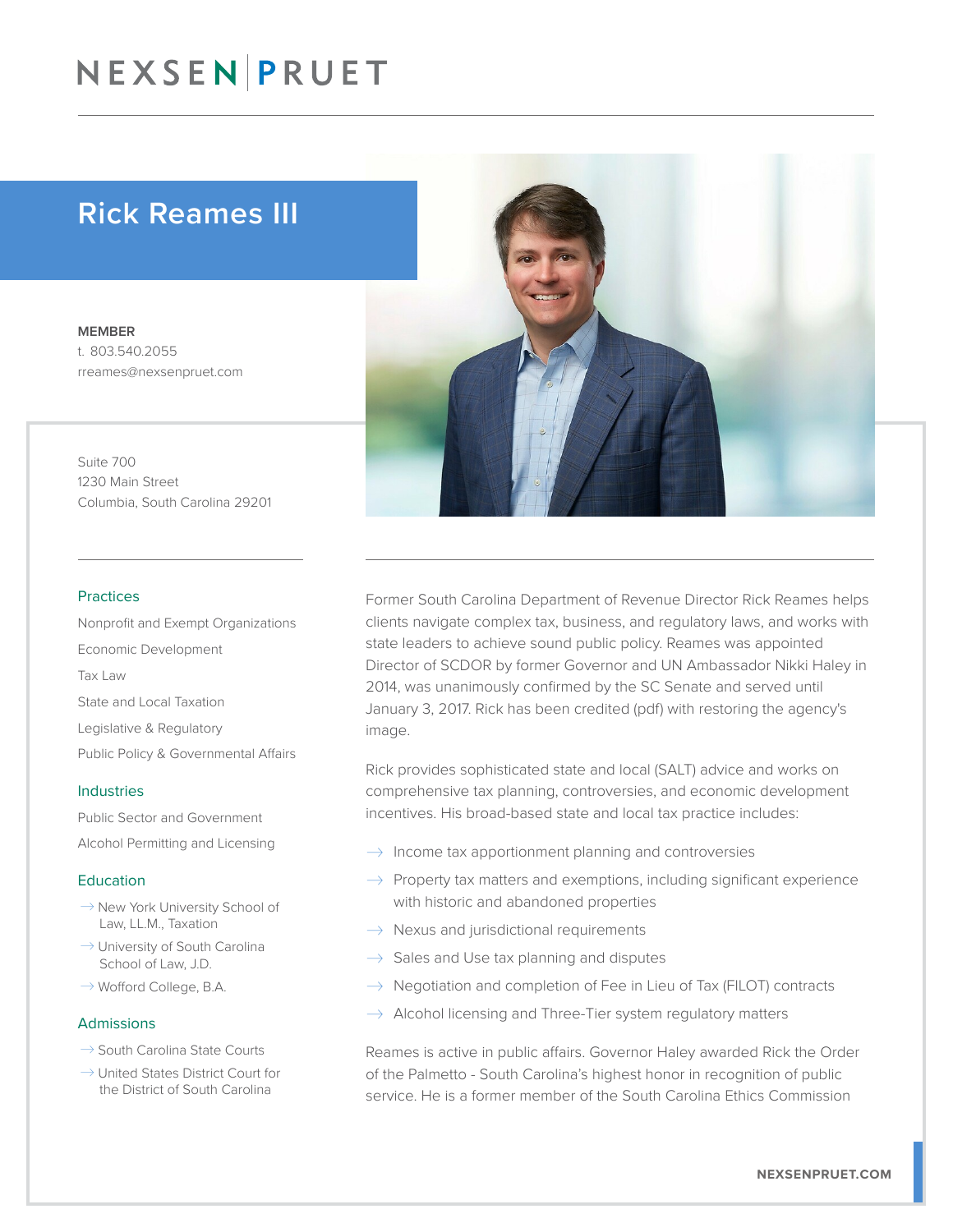$\rightarrow$  United States Tax Court where he was confirmed by the South Carolina General Assembly as an appointment of the Senate Majority Caucus. He previously chaired the Enterprise Zone Committee which awards job development tax credits to new and expanding businesses. He also served on the South Carolina Department of Commerce Coordinating Council for Economic Development and was an ex officer member of the South Carolina Board of Economic Advisors.

#### **Experience**

In December of 2016, Reames was awarded the Order of the Palmetto by Governor Nikki Haley in recognition of his contributions and public service to the State of South Carolina.

Reames is a member of Liberty Fellowship, an incubator for exemplary leadership in South Carolina. In addition he is a Fellow in the Aspen Institute's Global Leadership Network which recognizes outstanding leadership around the world.

### **Recognitions**

- � *Columbia Business Magazine's* Legal Elite of the Midlands, 2019
- $\rightarrow$  Order of the Palmetto Recipient
- $\rightarrow$  Chair Governor's Local Government Competitiveness Committee
- � "Revenue chief Reames restored agency's image" *The State* December 26, 2016 (pdf)
- $\rightarrow$  Former Chair South Carolina Bar Association Tax Section
- $\rightarrow$  Former SC Chair Joint North Carolina/South Carolina Tax Conference

#### Community & Professional

- $\rightarrow$  Chair, South Carolina Chamber of Commerce Tax Reform Committee
- $\rightarrow$  Member, Liberty Fellowship SC, since 2016
- $\rightarrow$  Board of Trustees Federation of Tax Administrators (FTA), 2014-2017
- $\rightarrow$  Executive Member Internal Revenue Service Tax Fraud Task Force
- $\rightarrow$  Executive Committee Southeastern Association of Tax Administrators (SEATA), 2014-2017
- $\rightarrow$  Member South Carolina Ethics Commission, 2017-2018
- $\rightarrow$  Member, *ex officio* South Carolina Board of Economic Advisors, 2014-2017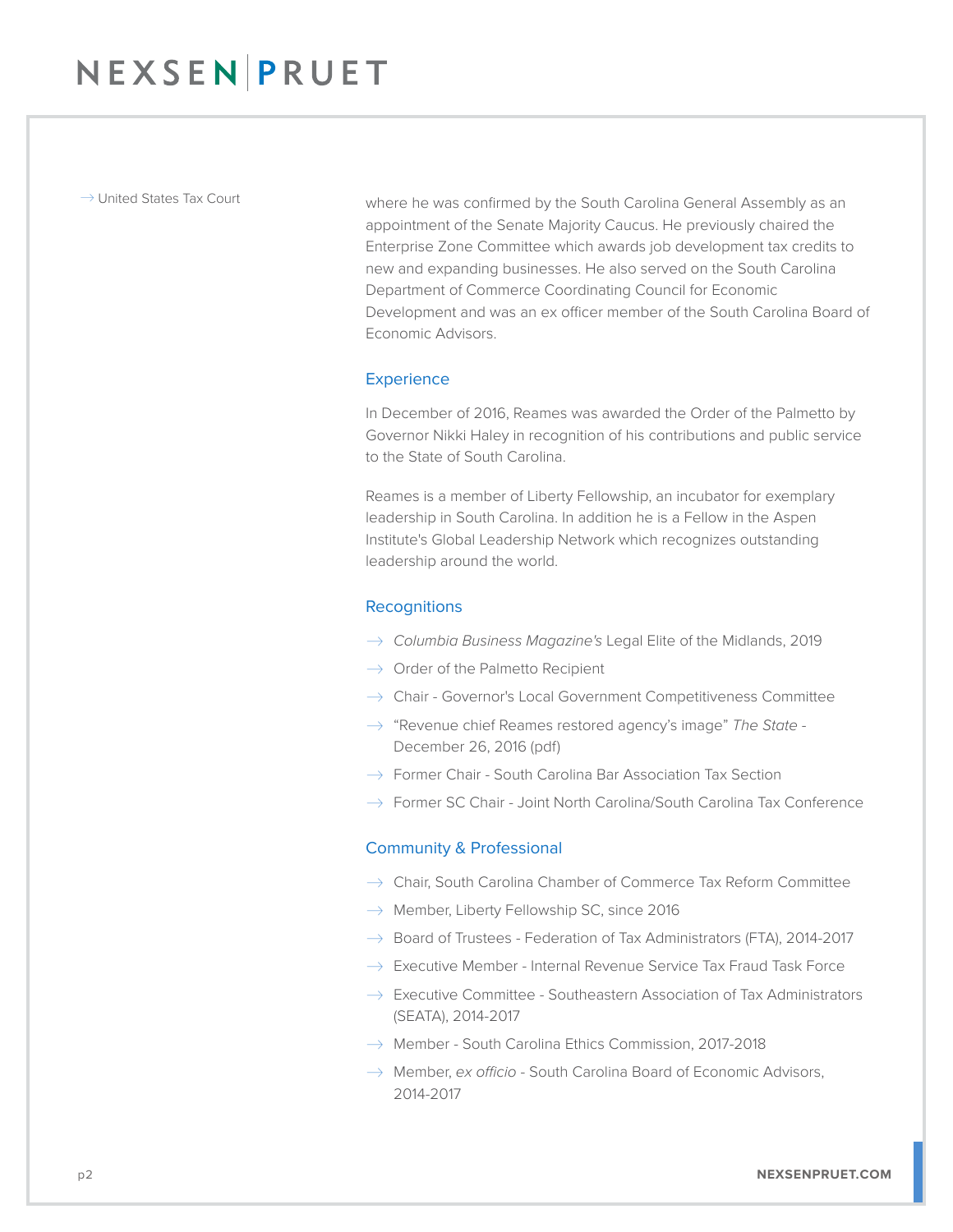# NEXSEN PRUET

- $\rightarrow$  South Carolina Bar
- $\rightarrow$  Council on State Taxation ("COST")
- $\rightarrow$  Co-Author, Sales Taxation of Bundled Transactions in South Carolina
- $\rightarrow$  "Tax Reform in South Carolina" August 22, 2018
- $\rightarrow$  Presenter, Nexsen Pruet Trade Group Symposium, "SC Department of Revenue Observations and Perspectives and the Current Regulatory Climate" February 16, 2018
- $\rightarrow$  Presenter, Upstate SC Alliance briefing, "What Does Tax Reform Mean For Your Business?" February 13, 2018
- $\rightarrow$  Presenter, Nexsen Pruet 2017 SALT Seminar, "DOR Policy Document Update" November 3, 2017
- $\rightarrow$  Presenter, Council on State Taxation (COST) 48th Annual Meeting, "A Peak Behind the Curtain: Tips from a Former Tax Commissioner" October 22, 2017
- $\rightarrow$  Presenter, Nexsen Pruet Nonprofit Symposium, "IRS Quid Pro Quo and Substantiation Rules" February 24, 2017
- $\rightarrow$  Presenter, Nexsen Pruet Retail and Commercial Project Development Seminar, "Report from Local Government Competitiveness Council" February 17, 2017
- $\rightarrow$  Presenter, Nexsen Pruet 2016 SALT Seminar, "DOR Update" October 13, 2016

### News

08.25.2021 | Media Mention Rick Reames Discusses States' Transfer Pricing Push in *LAW360*

07.22.2020 | News from Nexsen Pruet Rick Reames quoted in Bloomberg Tax - Remodeling Services from Big Box Stores Trigger Tax Troubles

04.21.2020 | Media Mention Nexsen Pruet's Rick Reames Quoted on Stimulus Check Delays

02.06.2017 Former SC Revenue Director Welcomed Back to Firm

### In the News

## In the News:

- $\rightarrow$  "SC Midlands Watch: Richland County Settles With South Carolina Revenue Department Over 'Penny Tax' Scam" *FitsNews.com*, July 21, 2021
- � "States' Transfer Pricing Push Raises Privacy Concerns" *Law360*, August 20, 2021
- $\rightarrow$  "Remodeling Services From Big Box Stores Trigger Tax Trouble" Bloomberg Tax, July 22, 2020
- � "IRS glitch with tax preparer companies may cause stimulus check delays for many Americans" - *WIS News 10*, April 20, 2020